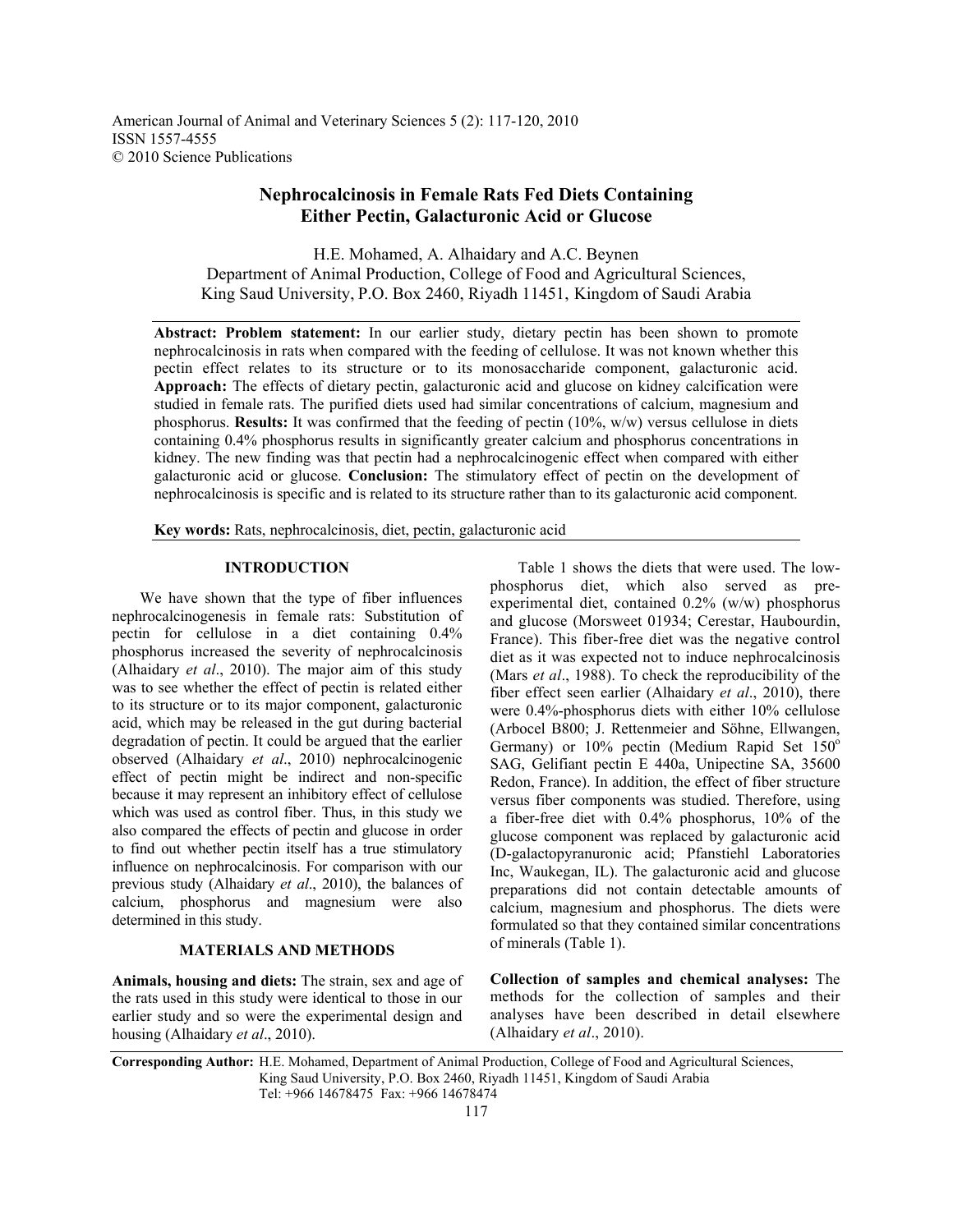|                                                                                                                                                     | Diet code <sup>1</sup>             |                        |                     |                       |                                |  |  |
|-----------------------------------------------------------------------------------------------------------------------------------------------------|------------------------------------|------------------------|---------------------|-----------------------|--------------------------------|--|--|
|                                                                                                                                                     | $0.2\%$ P <sup>2</sup><br>No fiber | $0.4\%$ P<br>Cellulose | $0.4\%$ P<br>Pectin | $0.4\%$ P<br>No fiber | $0.4\%$ P<br>Galacturonic acid |  |  |
| Ingredients, $g/100 g$                                                                                                                              |                                    |                        |                     |                       |                                |  |  |
| Glucose                                                                                                                                             | 73.93                              | 63.28                  | 63.35               | 73.26                 | 63.26                          |  |  |
| Cellulose <sup>3</sup>                                                                                                                              |                                    | 10.00                  |                     |                       |                                |  |  |
| Pectin $3$                                                                                                                                          |                                    |                        | 10.00               |                       |                                |  |  |
| Galacturonic acid                                                                                                                                   |                                    |                        |                     |                       | 10.00                          |  |  |
| CaCO <sub>3</sub>                                                                                                                                   | 1.24                               | 1.22                   | 1.17                | 1.24                  | 1.24                           |  |  |
| $NaH_2PO_4.2H_2O$                                                                                                                                   | 0.50                               | 1.51                   | 1.50                | 1.51                  | 1.51                           |  |  |
| Na <sub>2</sub> CO <sub>3</sub>                                                                                                                     | 1.02                               | 0.68                   | 0.68                | 0.68                  | 0.68                           |  |  |
| MgCO <sub>3</sub>                                                                                                                                   | 0.14                               | 0.14                   | 0.13                | 0.14                  | 0.14                           |  |  |
| Constant components <sup>4</sup>                                                                                                                    | 23.17                              | 23.17                  | 23.17               | 23.17                 | 23.17                          |  |  |
| Total                                                                                                                                               | 100.00                             | 100.00                 | 100.00              | 100.00                | 100.00                         |  |  |
| Chemical analysis, g/100 g                                                                                                                          |                                    |                        |                     |                       |                                |  |  |
| Dry matter                                                                                                                                          | 94.600                             | 94.300                 | 93.900              | 94.700                | 93.000                         |  |  |
| Calcium                                                                                                                                             | 0.430                              | 0.450                  | 0.430               | 0.430                 | 0.440                          |  |  |
| Magnesium                                                                                                                                           | 0.035                              | 0.037                  | 0.037               | 0.035                 | 0.035                          |  |  |
| Phosphorus                                                                                                                                          | 0.210                              | 0.390                  | 0.390               | 0.400                 | 0.390                          |  |  |
| $\frac{1}{2}$ . Coloulated concentrations of phoephonic (D), 2. Dro cunomimental dist, 3. Mineral commention of the fibers used is given algorithms |                                    |                        |                     |                       |                                |  |  |

Table 1: Composition of the experimental diets

: Calculated concentrations of phosphorus (P);  $^2$ : Pre-experimental diet;  $^3$ : Mineral composition of the fibers used is given elsewhere (Alhaidary *et al*., 2010); 4 : The composition of the constant components, vitamin and mineral premix has been described (Alhaidary *et al*., 2010)

**Statistical analysis:** To evaluate differences between selected diet groups, Student's t-test was used. The increased probability of the type I error due to multiple comparisons was addressed by pre-setting the criterion of significance at  $p<0.025$  or  $p<0.017$ . After verifying that the distribution of the data was normal (Kolomogorov-Smirnov test), Pearson linear (r) correlation coefficients were calculated for the relationship between nephrocalcinosis scores and kidney calcium concentrations. The histological scores of different diet groups were compared with Mann-Whitney U-test. A p-value<0.05 was used as the level of statistical significance. The analyses were carried out with the SPSS/PC software package (SPSS Inc, Chicago, USA).

### **RESULTS**

 Body weights, relative liver weight and feed and water intake did not differ significantly between the dietary groups (Table 2). Immediately after transferring the animals to the experimental diets, the rats fed the diet with galacturonic acid developed diarrhea. This had disappeared after another three days. Pectin versus cellulose and galacturonic acid versus glucose significantly increased relative cecum weight.

 As would be expected (Mars *et al*., 1988), the fiber-free diet with 0.2% phosphorus did not cause nephrocalcinosis. The diets with 0.4% phosphorus induced nephrocalcinogenesis as assessed either chemically or histologically. Dietary pectin, when compared with cellulose, produced a significant increase in the concentrations of calcium, magnesium

and phosphorus in kidney (Table 2). The severity of nephrocalcinosis in rats fed pectin as based on histological scores was also significantly increased. Dietary cellulose and glucose in the 0.4%-phosphorus diet did not differently affect nephrocalcinogenesis. Galcaturonic acid in the diet tended to be more nephrocalcinogenic than glucose but produced significantly lower calcinosis scores than pectin. Kidney calcium concentrations and nephrocalcinosis scores of individual rats were strongly associated  $(r = +0.94; N = 40; p<0.001)$ .

 The concentrations of calcium, magnesium and phosphorus in plasma were not differently influenced by the dietary treatments (Table 2). In the cellulose-fed rats, plasma urea concentrations were significantly higher than in their counterparts fed pectin. This cellulose effect was also seen when the fiber was added to the diet at the expense of glucose.

 Fecal dry matter production was significantly lower in rats fed pectin compared with those fed cellulose (Table 3). Galacturonic acid versus glucose increased feces production. Pectin versus cellulose and galacturonic acid versus glucose produced a lowering of urinary pH.

 The type of fiber did not influence urinary (Table 3) and fecal calcium excretion (not shown). Pectin versus cellulose caused an increase in group mean urinary magnesium output, but did not influence urinary magnesium concentration. Dietary pectin significantly increased the percentage apparent magnesium absorption (not shown), but it did not change absolute apparent absorption (Table 3). Pectin versus cellulose did not influence magnesium retention (not shown).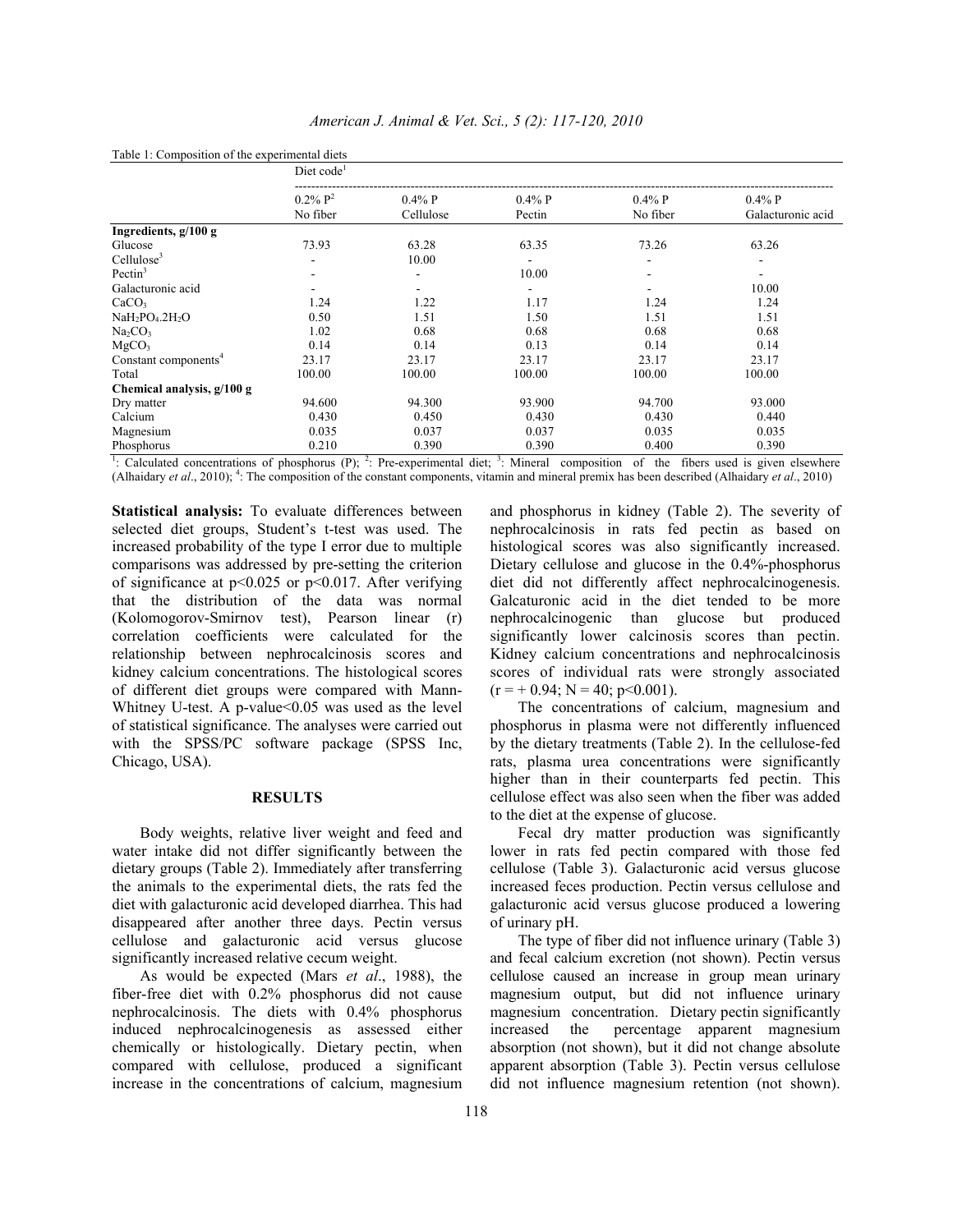|                                          | Diet code <sup>1</sup>             |                          |                       |                       |                                |  |  |
|------------------------------------------|------------------------------------|--------------------------|-----------------------|-----------------------|--------------------------------|--|--|
|                                          | $0.2\%$ P <sup>2</sup><br>No fiber | $0.4\%$ P<br>Cellulose   | $0.4\%$ P<br>Pectin   | $0.4\%$ P<br>No fiber | $0.4\%$ P<br>Galacturonic acid |  |  |
| Body weight, g                           |                                    |                          |                       |                       |                                |  |  |
| Initial, day 0                           | $92.0 \pm 9.2$                     | $92.1 \pm 8.4$           | $92.1 \pm 9.1$        | $92.1 \pm 8.6$        | $92.1 \pm 8.1$                 |  |  |
| Final, day, 28                           | $155.5 \pm 15.4$                   | $162.9 \pm 13.2$         | $157.8 \pm 9.8$       | $167.8 \pm 15.2$      | $152.6 \pm 13.7$               |  |  |
| Relative liver weight, %                 | $4.1 \pm 0.2$                      | $3.9 \pm 0.2$            | $3.9 \pm 0.2$         | $4.1 \pm 0.2$         | $4.2 \pm 0.3$                  |  |  |
| Relative cecal weight, %                 | $0.8 \pm 0.2$                      | $1.1 \pm 0.3^{\text{a}}$ | $2.2 \pm 0.4^a$       | $0.8 \pm 0.2^b$       | $1.7 \pm 0.4^{\circ}$          |  |  |
| Intake                                   |                                    |                          |                       |                       |                                |  |  |
| Feed, g/28 days                          | $314.9 \pm 24.4$                   | $347.8 \pm 30.4$         | $311.7 \pm 26.3$      | $325.2 \pm 25.4$      | $307.9 \pm 18.8$               |  |  |
| Water, mL/28 days                        | $582.0 \pm 158.0$                  | $460.7 \pm 55.0$         | $464.1 \pm 72.1$      | $444.0 \pm 76.6$      | $415.4 \pm 75.3$               |  |  |
| <b>Plasma concentrations</b>             |                                    |                          |                       |                       |                                |  |  |
| Calcium, mg/100 mL                       | $10.8 \pm 0.3$                     | $10.4 \pm 0.5$           | $10.1 \pm 0.3$        | $10.5 \pm 0.5$        | $10.4 \pm 0.4$                 |  |  |
| Magnesium, mg/100 mL                     | $1.9 \pm 0.2$                      | $1.6 \pm 0.3$            | $1.8 \pm 0.2$         | $1.7 \pm 0.3$         | $1.8 \pm 0.2$                  |  |  |
| Phosphorus, mg/100 mL                    | $48.7 \pm 8.4$                     | $49.7 \pm 6.4$           | $53.5 \pm 3.4$        | $53.2 \pm 7.2$        | $53.9 \pm 6.1$                 |  |  |
| Urea, mmol $L^{-1}$                      | $5.9 \pm 1.1$                      | $6.7 \pm 0.7^{a,b}$      | $5.6 \pm 0.6^{\circ}$ | $5.9 \pm 0.4^b$       | $5.6 \pm 0.4$                  |  |  |
| <b>Kidney measures</b>                   |                                    |                          |                       |                       |                                |  |  |
| Relative weight, % (g/100 g body weight) | $0.4 \pm 0.0$                      | $0.4 \pm 0.1$            | $0.5 \pm 0.1$         | $0.4 \pm 0.0$         | $0.4 \pm 0.1$                  |  |  |
| Dry weight, mg                           | $125.3 \pm 11.7$                   | $148.0 \pm 29.4$         | $181.2 \pm 33.9$      | $138.6 \pm 14.2$      | $152.1 \pm 38.4$               |  |  |
| Calcium, % of dry weight                 | $0.0 + 0.0$                        | $2.2 \pm 2.7^a$          | $6.5 \pm 3.0^a$       | $1.9 \pm 1.9$         | $3.7 \pm 3.0$                  |  |  |
| Magnesium, % of dry weight               | $0.1 + 0.0$                        | $0.1 \pm 0.0^a$          | $0.2 \pm 0.1^a$       | $0.1 \pm 0.0$         | $0.2 \pm 0.1$                  |  |  |
| Phosphorus, % of dry weight              | $1.2 \pm 0.0$                      | $2.2 \pm 1.1^a$          | $4.0 \pm 1.3^{\circ}$ | $2.3 \pm 1.0$         | $3.0 \pm 1.3$                  |  |  |
| Histological score                       | 0.010                              | $2.0 \pm 1^a$            | $3.0 \pm 0^{a,b}$     | $2.0 \pm 1$           | $2.0 \pm 1^{b}$                |  |  |

### *American J. Animal & Vet. Sci., 5 (2): 117-120, 2010*

#### Table 2: Growth performance, plasma mineral concentrations and nephrocalcinosis in rats fed the experimental diets

Values are means  $\pm$  SD for 8 rats per dietary group. Values within the same row sharing the same superscript are significantly different  $(p<0.025)$ .<sup>1</sup>: Calculated concentrations of phosphorus (P); <sup>2</sup>: Pre-experimental diet

Table 3: Mineral excretion and absorption in rats fed the experimental diets

|                                           | Diet code <sup>1</sup>             |                          |                       |                              |                                |  |  |  |
|-------------------------------------------|------------------------------------|--------------------------|-----------------------|------------------------------|--------------------------------|--|--|--|
|                                           | $0.2\%$ P <sup>2</sup><br>No fiber | $0.4\%$ P<br>Cellulose   | $0.4\%$ P<br>Pectin   | $0.4\%$ P<br>No fiber        | $0.4\%$ P<br>Galacturonic acid |  |  |  |
| Urine                                     |                                    |                          |                       |                              |                                |  |  |  |
| рH                                        | $9.1 \pm 0.2$                      | $9.0 \pm 0.3^{\text{a}}$ | $8.1 \pm 0.8^a$       | $8.8 \pm 0.5^b$              | $7.8 \pm 0.7^b$                |  |  |  |
| Production, $mL$ day <sup>-1</sup>        | $12.4 \pm 6.7$                     | $8.0 \pm 2.0$            | $8.5 \pm 3.2$         | $7.4 \pm 1.9$                | $6.9 \pm 3.7$                  |  |  |  |
| <b>Faeces</b>                             |                                    |                          |                       |                              |                                |  |  |  |
| Wet weight, $g \, \text{day}^{-1}$        | $0.5 \pm 0.1$                      | $2.4 \pm 0.2^{a,b}$      | $1.7 \pm 0.5^{a,d}$   | $0.5 \pm 0.1$ <sup>b,c</sup> | $0.9 \pm 0.2$ <sup>c,d</sup>   |  |  |  |
| Dry weight, g day <sup>-1</sup>           | $0.3 \pm 0.0$                      | $1.5 \pm 0.1^{a,b}$      | $0.6 \pm 0.2^a$       | $0.3 \pm 0.1$ <sup>b,c</sup> | $0.5 \pm 0.1$ °                |  |  |  |
| Calcium                                   |                                    |                          |                       |                              |                                |  |  |  |
| Intake, mg day $^{-1}$                    | $66.7 \pm 3.3$                     | $76.2 \pm 5.0^{a,b}$     | $66.9 \pm 6.0^a$      | $67.8 \pm 3.8^{\rm b}$       | $71.4 \pm 4.0$                 |  |  |  |
| Urine, mg day <sup>-1</sup>               | $2.2 \pm 1.1$                      | $0.3 \pm 0.1$            | $0.3 \pm 0.2^a$       | $0.6 \pm 0.3$                | $1.1 \pm 0.6^a$                |  |  |  |
| Urine, mg m $L^{-1}$                      | $0.2 \pm 0.2$                      | $0.0 \pm 0.0^a$          | $0.0 \pm 0.0^b$       | $0.1 \pm 0.0^{a,c}$          | $0.2 \pm 0.1$ <sup>b,c</sup>   |  |  |  |
| Apparent absorption, mg day <sup>-1</sup> | $41.4 \pm 2.8$                     | $43.4 \pm 4.4$           | $39.7 \pm 5.2$        | $41.8 \pm 6.6$               | $44.7 \pm 2.1$                 |  |  |  |
| Magnesium                                 |                                    |                          |                       |                              |                                |  |  |  |
| Intake, mg day $^{-1}$                    | $5.4 \pm 0.3$                      | $6.3 \pm 0.4^{a,b}$      | $5.5 \pm 0.5^{\rm a}$ | $5.5 \pm 0.3^b$              | $5.7 \pm 0.3$                  |  |  |  |
| Urine, mg day $^{-1}$                     | $1.4 \pm 0.4$                      | $0.4 \pm 0.1$            | $0.8 \pm 0.4$         | $0.7 \pm 0.3$                | $1.4 \pm 0.4$                  |  |  |  |
| Urine, mg m $L^{-1}$                      | $0.1 \pm 0.1$                      | $0.1 \pm 0.0^a$          | $0.1 \pm 0.0^b$       | $0.1 \pm 0.0^{a,c}$          | $0.2 \pm 0.1$ <sup>b,c</sup>   |  |  |  |
| Apparent absorption, mg day <sup>-1</sup> | $3.7 \pm 0.2$                      | $3.3 \pm 0.3$            | $3.4 \pm 0.4^a$       | $3.4 \pm 0.5^b$              | $4.6 \pm 0.5^{a,b}$            |  |  |  |
| <b>Phosphorus</b>                         |                                    |                          |                       |                              |                                |  |  |  |
| Intake, mg day $^{-1}$                    | $32.6 \pm 1.6$                     | $66.0 \pm 4.4^a$         | $58.0 \pm 5.2^a$      | $63.1 \pm 3.5$               | $63.3 \pm 3.6$                 |  |  |  |
| Urine, mg day <sup>-1</sup>               | $0.8 \pm 1.0$                      | $16.3 \pm 2.5$           | $17.7 \pm 4.0$        | $16.0 \pm 3.9$               | $17.4 \pm 4.8$                 |  |  |  |
| Urine, mg m $L^{-1}$                      | $0.1 \pm 0.1$                      | $2.2 \pm 0.6$            | $2.3 \pm 0.8$         | $2.3 \pm 0.7$                | $3.0 \pm 1.3$                  |  |  |  |
| Apparent absorption, mg day <sup>-1</sup> | $23.4 \pm 1.3$                     | $46.0 \pm 3.2$           | $44.8 \pm 5.5^a$      | $47.5 \pm 4.5$               | 53.1 $\pm$ 4.8 <sup>a</sup>    |  |  |  |

Values are means ± SD for 8 rats per dietary group. Values within the same row sharing the same superscript are significantly different  $(p<0.025)$ .<sup>1</sup>: Calculated concentrations of phosphorus (P); <sup>2</sup>: Pre-experimental diet

The diet containing pectin did not influence urinary phosphorus concentration and phosphorus absorption.

 Cellulose structure effects were assessed by comparing diets containing either no fiber or cellulose. Cellulose structure tended to have an inhibitory effect

on urinary excretion of calcium and magnesium. Cellulose versus either pectin or versus glucose in 0.4%-phosphorus diets caused a significant increase in fecal phosphorus excretion and decrease in percentage apparent phosphorus absorption (not shown), without